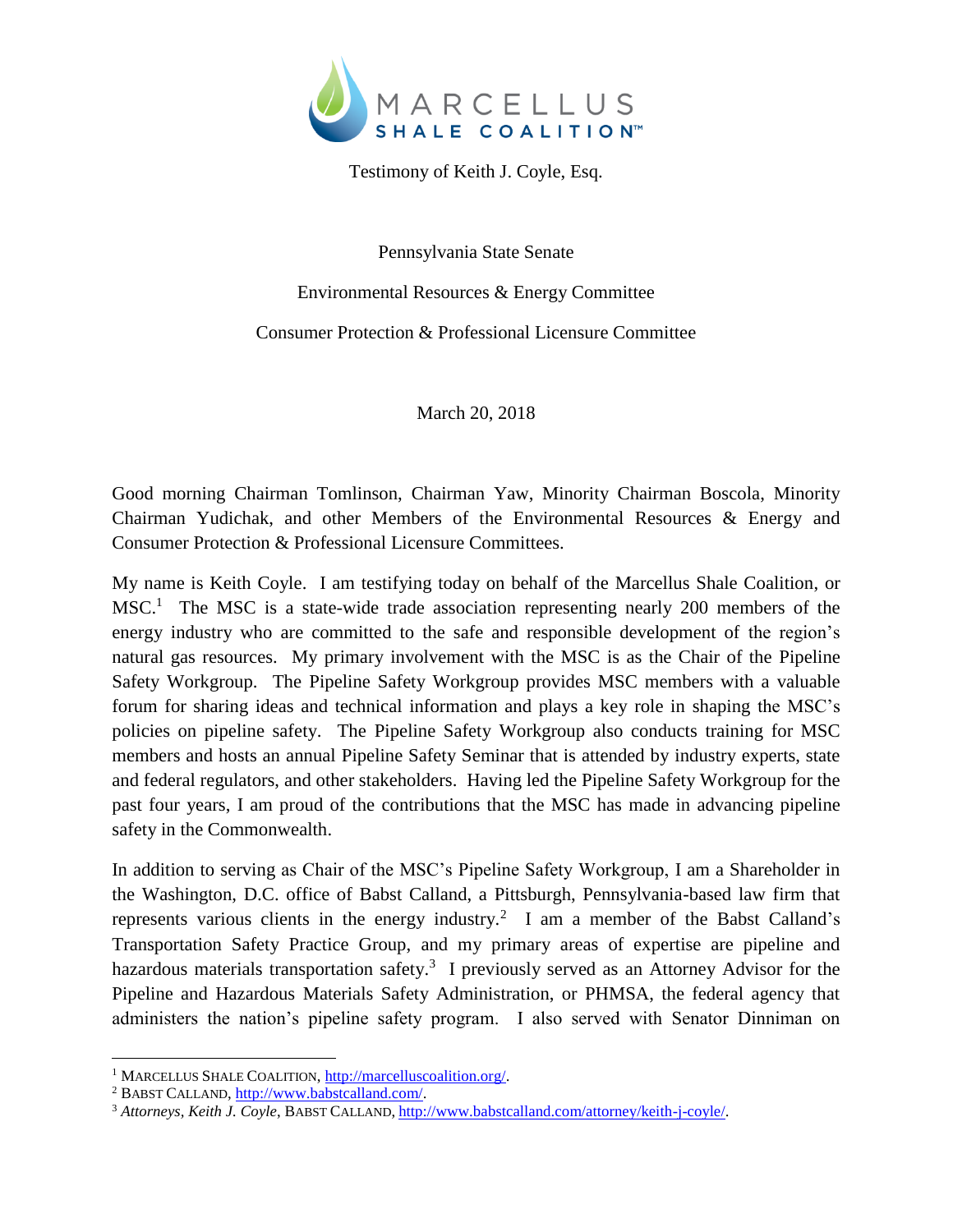

Governor Wolf's Pipeline Infrastructure Task Force, where I focused primarily on pipeline safety and integrity issues.

As the Members of the Committees know, pipelines are a critical part of our nation's energy infrastructure. Pipelines transport nearly all of the natural gas that American consumers use each day.<sup>4</sup> Pipelines also transport most, but not all, of the nation's crude oil and petroleum products.<sup>5</sup> According to PHMSA's latest data, there are more than 2.7 million miles of pipelines in the United States, including at least 2.5 million miles of gas gathering, transmission, and distribution lines and 200,000 miles of hazardous liquid pipelines.<sup>6</sup> Pennsylvania is home to approximately 91,000 miles of pipelines, including nearly 88,000 miles of gas transmission and distribution lines and an additional 3,000 miles of hazardous liquid pipelines.<sup>7</sup> Whether carrying the gas that heats our homes or transporting the feedstock that fuels the region's growing petrochemical industry, pipelines are important to the lives of everyday Americans.

Pipelines are the safest and most reliable means of transporting the nation's energy products. According to data compiled by the U.S. Department of Transportation's Bureau of Transportation Statistics, pipelines caused fewer fatalities and injuries than other modes of transportation during the past decade.<sup>8</sup> In a 2015 study, the Frasier Institute, a Canadian-based research organization, found that pipelines are 4.5 times safer than other comparable modes of energy transportation.<sup>9</sup> PHMSA's data shows that the number of serious pipeline incidents involving fatalities or injuries has gone down significantly over the past two decades, from 70 in 1998 to 26 in 2017.<sup>10</sup> While the industry remains focused on eliminating all incidents, the data shows that pipelines are safe—and getting safer.

The pipeline industry's strong safety record is the product of several factors. According to a 2015 report from the American Gas Foundation, the industry invests about 19 billion dollars per year on pipeline safety.<sup>11</sup> These investments fund critical pipeline operations, maintenance, and integrity management activities, public awareness, education, and community outreach programs, and the repair, replacement, and rehabilitation of high-risk infrastructure. Industry

 $\overline{a}$ 

<sup>4</sup> U.S. DEP'T OF TRANSP., BUREAU OF TRANSP. STAT., TRANSPORTATION STATISTICS ANNUAL REPORT 57, 60, 67 (2016)[, https://www.rita.dot.gov/bts/sites/rita.dot.gov.bts/files/TSAR\\_2016\\_rev.pdf.](https://www.rita.dot.gov/bts/sites/rita.dot.gov.bts/files/TSAR_2016_rev.pdf)

<sup>5</sup> *Id.*

<sup>6</sup> *Pipeline Mileage and Facilities*, PHMSA, https://www.phmsa.dot.gov/data-and-statistics/pipeline/pipeline-

mileage-and-facilities (follow "2010+ Pipeline Miles and Facilities") (last updated Mar. 16, 2018).

<sup>&</sup>lt;sup>7</sup> Id. (follow "2010+ Pipeline Miles and Facilities;" then select "State Name: Pennsylvania").

<sup>8</sup> U.S. DEP'T OF TRANSP., BUREAU OF TRANSP. STAT., TRANSPORTATION STATISTICS ANNUAL REPORT 142 tbl. 6-2 (2016)[, https://www.rita.dot.gov/bts/sites/rita.dot.gov.bts/files/TSAR\\_2016\\_rev.pdf.](https://www.rita.dot.gov/bts/sites/rita.dot.gov.bts/files/TSAR_2016_rev.pdf)

<sup>9</sup> FRASER INST., SAFETY IN THE TRANSPORTATION OF OIL AND GAS: PIPELINES OR RAIL?, 1 (2015), https://www.fraserinstitute.org/sites/default/files/safety-in-the-transportation-of-oil-and-gas-pipelines-or-railrev2.pdf.

<sup>10</sup> *Pipeline Mileage and Facilities*, PHMSA, https://www.phmsa.dot.gov/data-and-statistics/pipeline/pipelinemileage-and-facilities (follow "Serious Incident 20 Year Trend") (last updated Mar. 16, 2018).

<sup>&</sup>lt;sup>11</sup> AM. GAS ASS'N, NATURAL GAS PIPELINE SAFETY AND RELIABILITY: AN ASSESSMENT OF PROGRESS 1 (2013).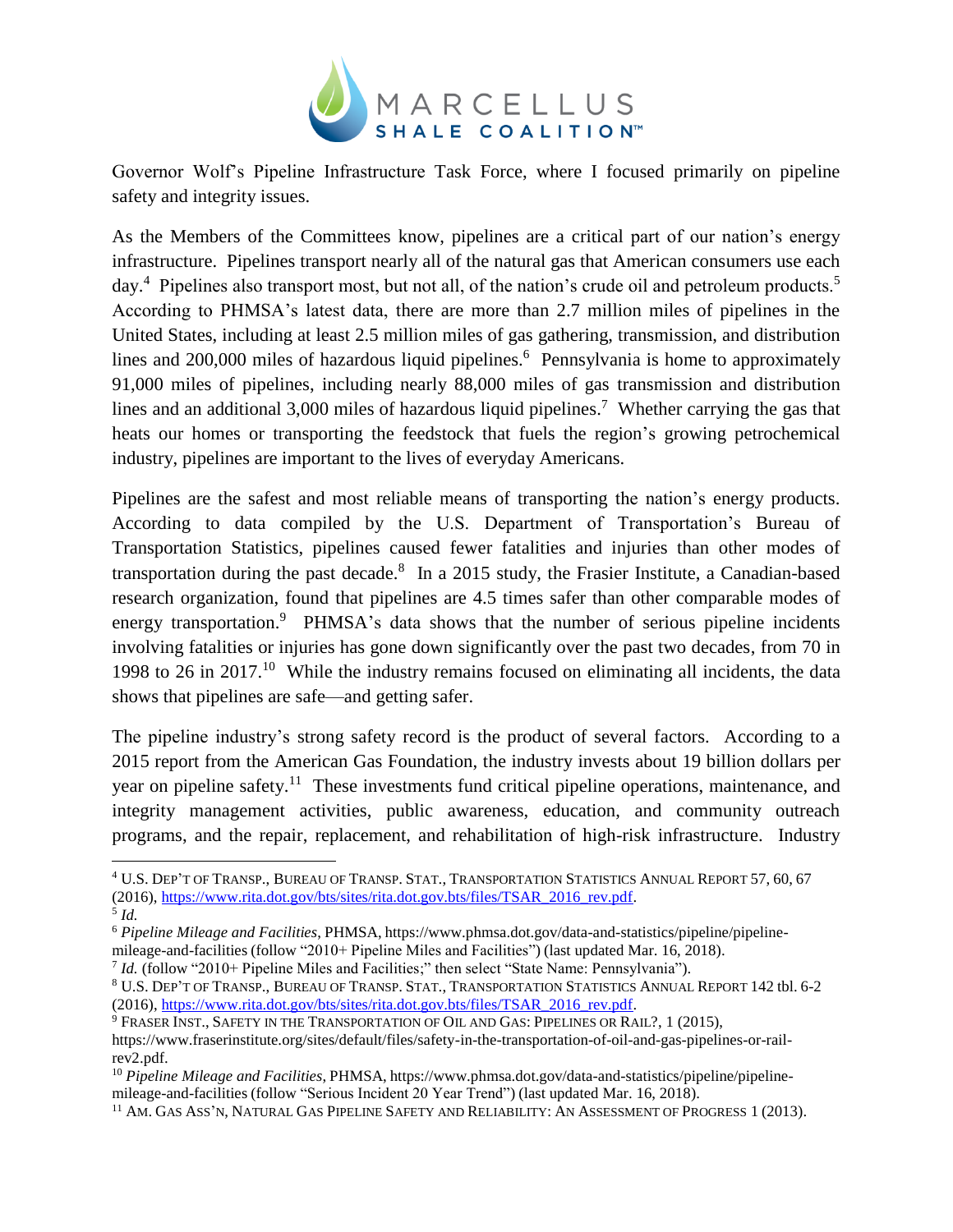

representatives also participate in what are known as standards development organizations, or SDOs. Using procedures established by the American National Standards Institute, SDOs produce many of the safety standards that operators follow throughout life cycle of a pipeline project.

Most pipelines are regulated for safety purposes at the federal or state level. As the agency responsible for administering the Pipeline Safety Act, PHMSA's primary obligation is to prescribe and enforce federal safety standards for gas and hazardous liquid pipelines.<sup>12</sup> PHMSA also oversees a federal certification and grant program that allows state authorities to assume responsibility for regulating the safety of intrastate pipeline facilities.<sup>13</sup> PHMSA's federal pipeline safety standards are comprehensive in nature and cover pipeline design, construction, testing, operations, maintenance, and integrity management.<sup>14</sup> PHMSA's federal safety standards apply with preemptive force and effect to interstate pipeline facilities, except for purposes of state damage prevention laws. 15

The Pennsylvania Public Utility Commission, or PUC, administers the Commonwealth's pipeline safety program, and that program is authorized under the provisions in two separate laws: (1) the Public Utility Code<sup>16</sup> and (2) the Gas and Hazardous Liquids Pipeline Act, better known as Act 127.<sup>17</sup> The Public Utility Code provides PUC with the authority to regulate the safety of pipelines that are operated by public utilities, including intrastate transmission lines and local gas distribution systems. Act 127 provides PUC with the authority to regulate the safety of pipelines that are not operated by public utilities, including gathering lines and municipal gas distribution systems. Consistent with the requirements in the Pipeline Safety Act, PHMSA's federal pipeline safety standards are incorporated by reference and apply to both public utilities and Act 127 pipeline operators in Pennsylvania. Many pipeline operators exceed the requirements in PHMSA's regulations, building to a higher design standard, performing additional inspections, examinations, and testing, and conducting right-of-way patrols and other activities at a greater frequency.

PHMSA's pipeline safety standards currently do not apply to certain gathering lines in rural areas.<sup>18</sup> PHMSA is in the process of considering whether to modify that exemption and apply

 $\overline{a}$ 

<sup>16</sup> 66 PA. CONST. STAT. pt. I (2018).

<sup>12</sup> 49 U.S.C. §§ 60102, 60118 (2016); 49 C.F.R. Parts 190-199 (2018).

<sup>13</sup> 49 U.S.C. §§ 60105–107; 49 C.F.R. Part 198.

<sup>14</sup> *See* 49 C.F.R. Parts 192, 195.

 $15$  49 U.S.C. § 60104(c).

<sup>17</sup> 58 PA. CONST. STAT. ch. 13 (2018).

<sup>18</sup> 49 U.S.C. § 60101(b); 49 C.F.R. §§ 192.8–192.9, 195.1, 195.11.